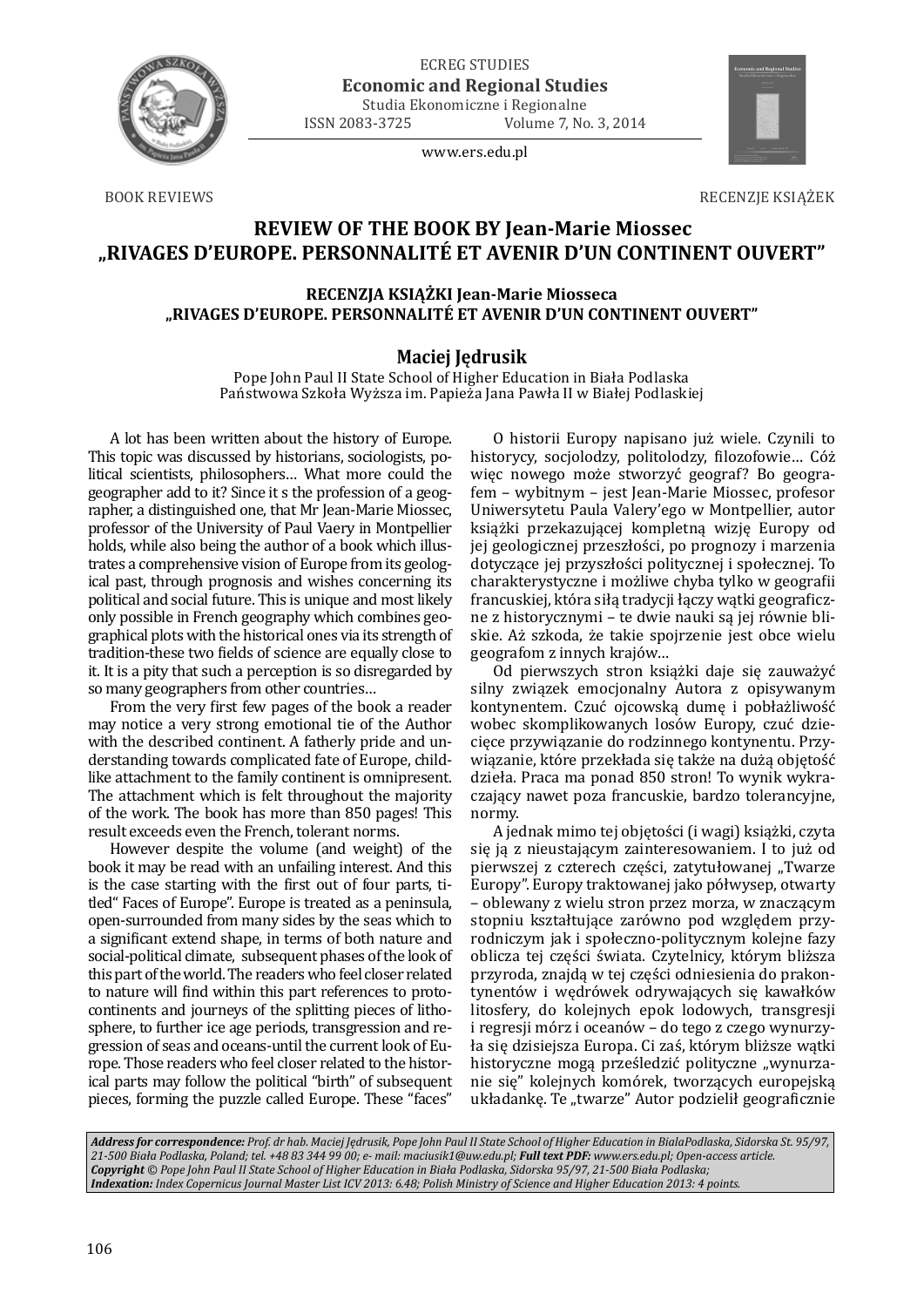were divided geographically by the Author into the western and Mediterranean parts, Baltic and Scandinavian parts and central and eastern, south-eastern and eastern (called " the border of Europe and borderline of Russia"), Russia as well as Turkey and Maghreb and Mashrek.

There are many political-cultural divisions of Europe and one may argue about the specificity of each of them. Here, the separation of the Balkans between two regions (Slovenia was separated from the rest of "Yugoslavia") may be a concern, but the Author makes efforts to explain his way of thinking in quite a persuasive manner. The novelty is treating the Middle East and Northern Africa as neighbors so close that they become "home-dwellers". Is this an abuse? There is no need of possessing an in-depth knowledge of history of culture and world history to be aware of the role played the closest-southern and eastern frontiers, from Christianity to Islam "transgressions" in shaping of the fate of European societies. I might even agree that placing the vision of Europe within the territory of the continent which is in fact just a peninsula of Asia, is an excessively Europe-centric idea. While the past and the future of Europe are forever linked to its openness to the closest neighbors. This thesis is though indicated by J.-M Miossec in the final part of the book.

This first part is the broadest. It constitutes almost half of the work. The thorough description of history of each country is worth our respect. The large part about Poland was of particular interest to me. As it is quite interesting how the fates of Poland, its conditions and political consequences are perceived by the foreigners, naturally less tainted by subjectivism than the in-house authors. I was not disappointed. Both from the factual and interpretation point of view (whilst the Author strived for efficient balance in this scope) there was nothing I could find that might be perceived as controversial.

The shorter second part of the book (approx. 150 pages) focused on the history of spreading of significant European concepts such as the expansion of Christianity, the Great Schism, creation of nations, nationalism, world wars and the process of European integration. All these processes have led to the appearance of modern European civilization, or as the Authors says: Europe as " personality". Such metaphor will accompany the reader till the end of the work. This part in an intriguing analytical fragment of the work, finished by a number of page long synthesis, called by the Author " an explanation of structural scheme".

The third, second to last part contains a balance of the last European half a century. It is quite obvious that the Author concentrated his attention on European integration and the fate of the expanding Union. Can one, in the face of enormous volume of information on this topic, say anything more about it? It is a difficult task. On the other hand, omitting this aspect in the book about the history and geography

na część zachodnią i śródziemnomorską, bałtycką i skandynawską, centralną i wschodnią, południowo -wschodnią, wschodnią (nazwaną "końcem Europy a brzegami Rosji"), Rosję, ale także Turcję oraz Maghreb i Mashrek.

Istnieje wiele podziałów polityczno-kulturowych Europy i można się spierać o właściwości każdego z nich. Tutaj na przykład może zaniepokoić rozdzielenie Bałkanów między dwa regiony (Słowenię oddzielono od reszty "Jugosławii"), ale Autor stara się dość przekonująco uzasadnić swoje rozumowanie. No a nowością jest potraktowanie Bliskiego Wschodu i Afryki Północnej jako sąsiadów tak bliskich, że stających się "domownikami". Czy to nadużycie? Nie trzeba chyba głębokiej znajomości historii kultury i historii powszechnej, by wspomnieć rolę jaką w kształtowaniu losów społeczeństw Europy odegrały jej najbliższe – południowe i wschodnie rubieże, od chrześcijaństwa po "transgresje" islamu. Jestem skłonny zgodzić się, że zamykanie wizji Europy do obszaru kontynentu, który przecież i tak jest tylko półwyspem Azji, to spojrzenie nadmiernie europocentryczne. A przeszłość i przyszłość Europy wiąże się z jej otwarciem na bliskich sąsiadów. Taką tezę stawia zresztą J.-M. Miossec w zakończeniu książki.

Ta pierwsza część jest najobszerniejsza. Stanowi blisko połowę dzieła. Z szacunkiem można pochylić się nad rzetelnym opisem losów każdego kraju. Ze szczególnym zainteresowaniem przeczytałem obszerny fragment o Polsce. Bo to ciekawe, w jaki sposób postrzegają losy Polski, uwarunkowania i skutki polityczne cudzoziemcy, z natury rzeczy mniej skażeni subiektywizmem od krajowców. Nie zawiodłem się. I pod względem faktograficznym i interpretacyjnym (przy czym Autor starał się skutecznie zachować umiar w tym zakresie) nie znalazłem nic, co budziłoby kontrowersje.

Krótsza, druga część ksiązki (ok. 150 stron) skupia się na historii rozprzestrzeniania się wielkich idei europejskich od ekspansji chrześcijaństwa, wielkich schizm, tworzenia się państw narodowych, nacjonalizmów, aż po wojny światowe i proces europejskiej integracji. Wszystkie te procesy doprowadziły do stworzenia współczesnej cywilizacji europejskiej, czy jak woli autor: Europy jako "osobowości". Taka metafora będzie towarzyszyć czytelnikowi już do końca. Ta część to bardzo intrygujący analityczny fragment dzieła, zakończony kilkustronicową syntezą nazwaną przez Autora "wyjaśniającym schematem strukturalnym".

Trzecia, przedostatnia część, zawiera bilans ostatniego europejskiego półwiecza. Nic więc dziwnego, że Autor skoncentrował w niej uwagę na integracji europejskiej i losach rozszerzającej się Unii. Czy wobec zalewu informacji na ten temat można jeszcze coś nowego na ten temat napisać? Trudne to zadanie. Z drugiej strony, pominięcie tego aspektu w książce o historii i geografii Europy byłoby niewybaczalnym błędem.